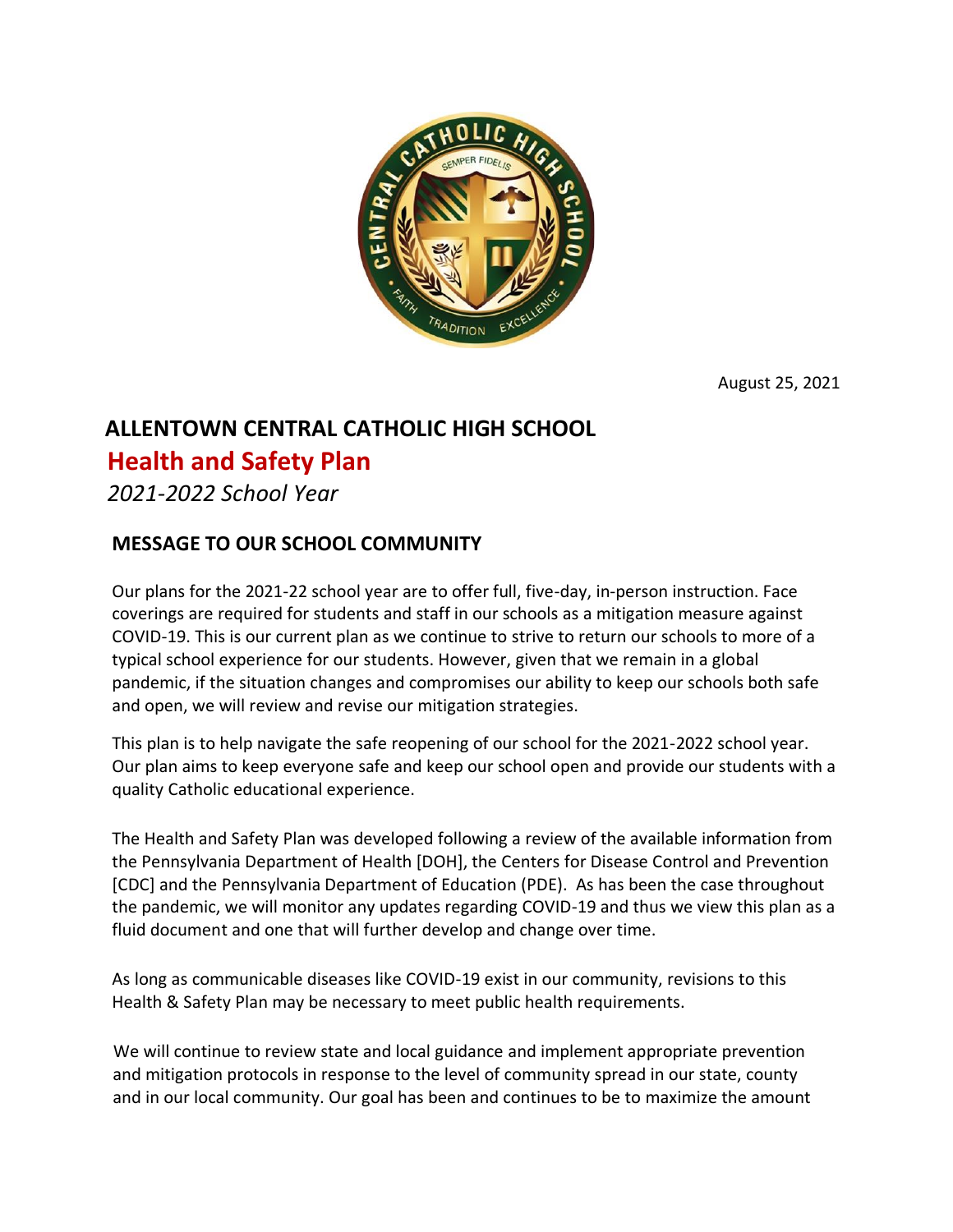of in-person learning for our students in the safest manner. Some ways to achieve this goal may be found below:

- Use local and state health officials as a resource.
- Participate in contact tracing efforts as directed by local health officials (to the extent feasible and practical).
- Post appropriate signage in classrooms, hallways, and entrances to communicate how to stop the spread.
- Be aware of and communicate COVID-19 symptoms, preventative measures (including staying home when sick), good hygiene, and school/district specific protocols.
- Establish a protocol for students/staff who feel ill/experience symptoms when they are in school.



## COVID-19 MITIGATION MEASURES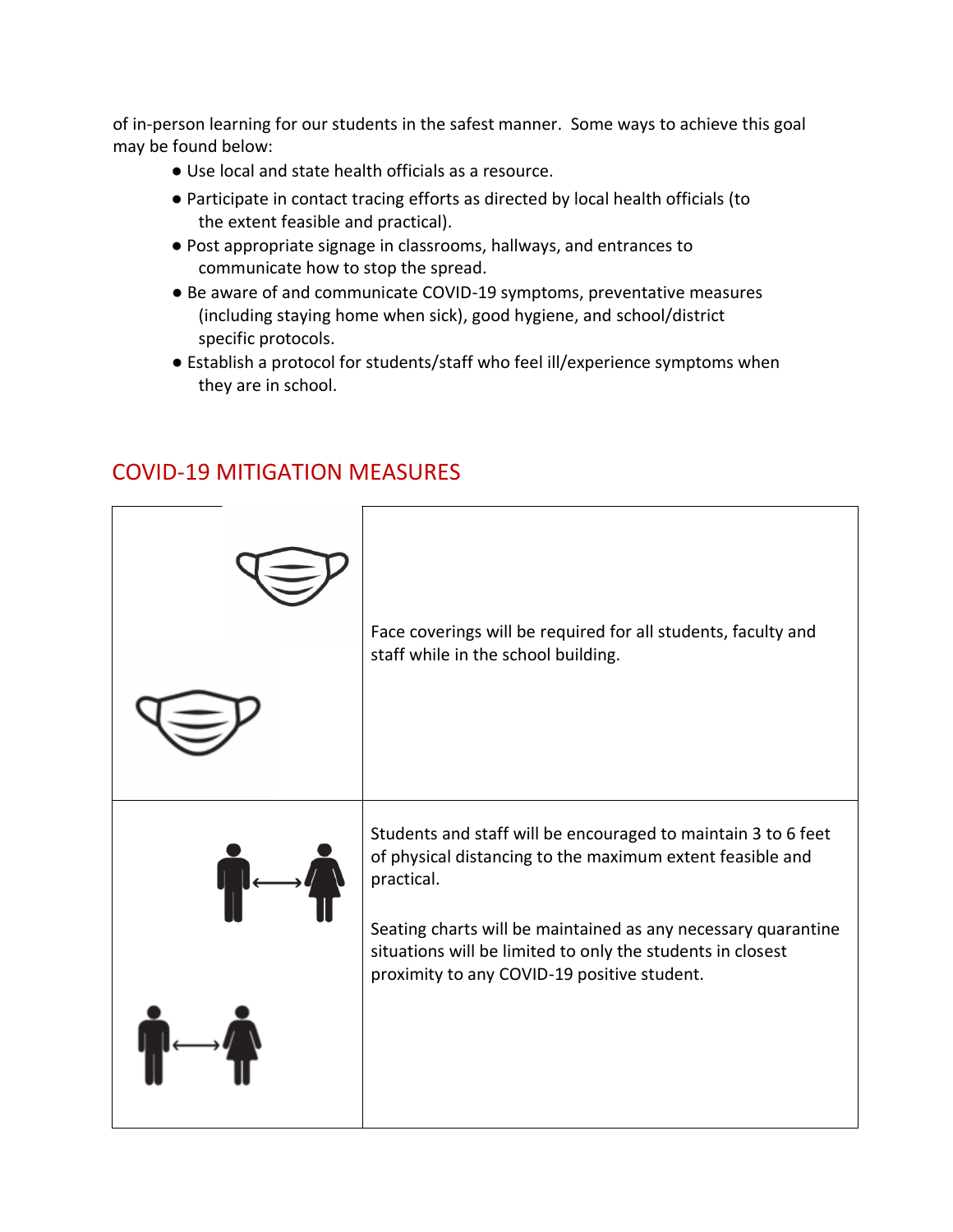| Students and staff will be encouraged to sanitize hands upon<br>arrival to classroom and throughout the day as a good hygiene<br>practice, as well as use water bottles instead of drinking from<br>water fountains.<br>Hand sanitizer will be readily available.<br>Each classroom will be provided with disinfectant.                                                                                                                                                                                                                                                                                                                                                                                                                                                                                                                                                                                                                                                                                                                                                                                                                                                                                                                                        |
|----------------------------------------------------------------------------------------------------------------------------------------------------------------------------------------------------------------------------------------------------------------------------------------------------------------------------------------------------------------------------------------------------------------------------------------------------------------------------------------------------------------------------------------------------------------------------------------------------------------------------------------------------------------------------------------------------------------------------------------------------------------------------------------------------------------------------------------------------------------------------------------------------------------------------------------------------------------------------------------------------------------------------------------------------------------------------------------------------------------------------------------------------------------------------------------------------------------------------------------------------------------|
| The School will maintain a daily cleaning procedure for desks<br>and high traffic areas. Classrooms and common areas will be<br>ventilated with additional circulation of outdoor air when<br>possible, using windows or doors. Deep cleaning will be<br>conducted as necessary.                                                                                                                                                                                                                                                                                                                                                                                                                                                                                                                                                                                                                                                                                                                                                                                                                                                                                                                                                                               |
| <b>CONTACT TRACING, ISOLATION, and QUARANTINE</b><br>Seating charts will be maintained as any necessary quarantine<br>situations will be limited to only the students in closest<br>proximity to any COVID-19 positive student<br>In the K-12 indoor classroom setting, the close contact<br>definition excludes students who were within 3 to 6 feet of an<br>infected student (laboratory-confirmed or a clinically<br>compatible illness) if both the infected student and the<br>exposed student(s) correctly and consistently wore masks the<br>entire time. (from the CDC website)<br>Fully vaccinated people who have had a known exposure to<br>someone with suspected or confirmed COVID-19 to be<br>tested 2-5 days after exposure, and should wear a mask in<br>public indoor settings for 14 days or until they receive a<br>negative test. Regardless of vaccination status, any person<br>with new or unexplained symptoms of COVID-19 still needs<br>to isolate and be evaluated for SARS-CoV-2 testing.<br>Unvaccinated individuals with close contact with confirmed<br>Covid-19, should quarantine for 10 days as long a they are<br>symptom free. Individuals could return to school after day 7<br>with a negative test on day 5 or after. |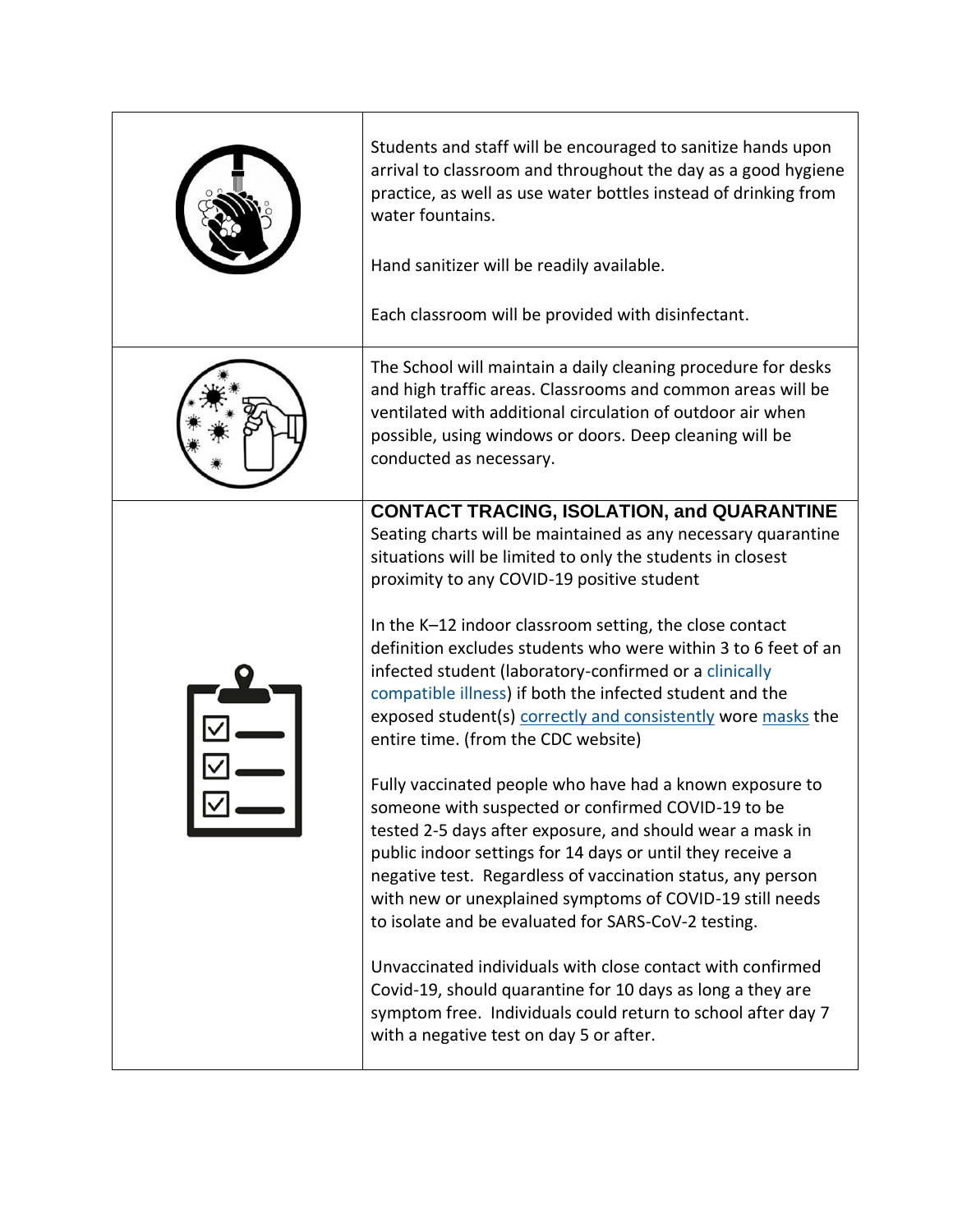| <b>SCREENINGS</b><br>Symptom screening should be done by parents/guardians at<br>home each morning before school. Students with COVID-19<br>symptoms should not be put on a bus or sent to school.<br>STUDENTS WHO ARE ILL OR ARE EXPERIENCING COVID-19-LIKE<br>SYMPTOMS MUST STAY HOME. If a student develops<br>symptoms during the school day, the parents will be<br>contacted, and the student will need to be picked up as soon<br>as possible. The student will wait in the isolation area until<br>picked up by the parent.<br>Parents should report a positive diagnosis of a student,<br>household member or close contact case of COVID-19 to the<br>school administrative team by calling the school office<br>immediately. Guidance from the CDC/PA Department of<br>Health guidelines will be used concerning quarantines. |
|------------------------------------------------------------------------------------------------------------------------------------------------------------------------------------------------------------------------------------------------------------------------------------------------------------------------------------------------------------------------------------------------------------------------------------------------------------------------------------------------------------------------------------------------------------------------------------------------------------------------------------------------------------------------------------------------------------------------------------------------------------------------------------------------------------------------------------------|
| <b>VACCINATIONS</b><br>Per the CDC, vaccinations are currently the leading public<br>health prevention strategy to end the COVID-19 pandemic.<br>Per guidance, fully vaccinated students, teachers, and staff<br>with no COVID-19 symptoms do not need to quarantine at<br>home following an exposure to someone with COVID-19, but<br>should get tested 2-5 days after exposure. In addition,<br>vaccinated students and staff who were exposed to a positive<br>COVID-19 case should wear a mask in other indoor public<br>settings for 14 days or until they receive a negative test.                                                                                                                                                                                                                                                 |
| <b>TRANSPORTATION</b><br>The School will continue to follow the protocols determined by<br>the sending public school district. For students, this will mean<br>wearing a face covering on the bus.                                                                                                                                                                                                                                                                                                                                                                                                                                                                                                                                                                                                                                       |
| <b>SCHOOL LUNCH</b><br>During lunch—students should be a minimum of 3 feet apart<br>and have assigned seats. Students may remove their masks<br>while eating.                                                                                                                                                                                                                                                                                                                                                                                                                                                                                                                                                                                                                                                                            |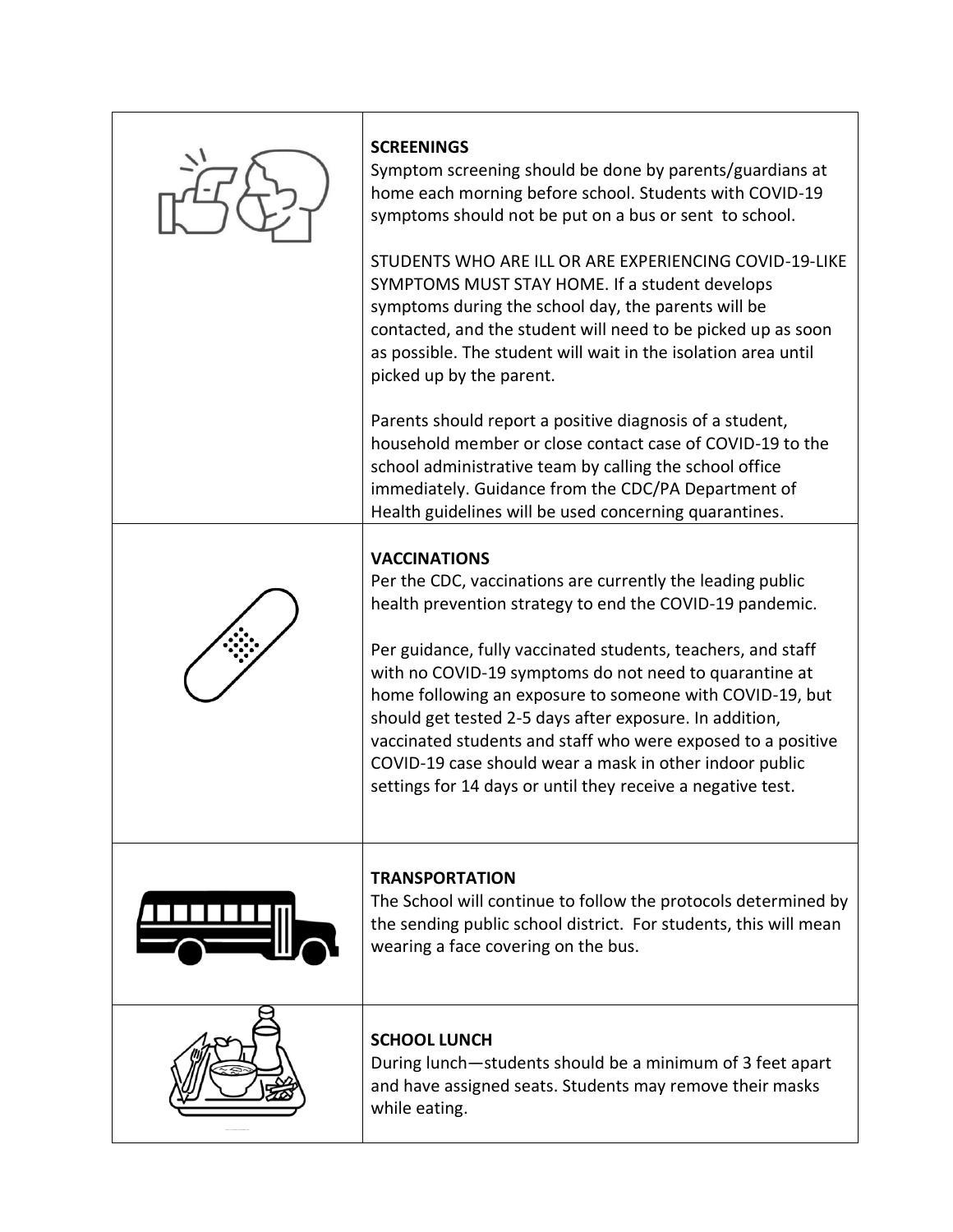|  | <b>VOLUNTEERS &amp; VISITORS</b><br>Limit, to the extent practical, visitors in the buildings, during<br>the instructional day.<br>Require all school visitors and volunteers, during the<br>instructional day, to wear a face covering. |
|--|------------------------------------------------------------------------------------------------------------------------------------------------------------------------------------------------------------------------------------------|
|  | <b>GYM, RECESS, AND ACTIVITIES</b><br>Physical Education, clubs and after school activities will<br>resume. Protocols from the school day will continue during<br>after school activities.                                               |
|  | <b>VIRTUAL INSTRUCTION</b>                                                                                                                                                                                                               |
|  | Virtual education for the 2021-2022 school year will be offered<br>only in specific COVID-19 related situations such as quarantine<br>or situations involving a long-term serious medical situation.                                     |
|  | We are committed to the health, safety and education of all,<br>therefore, we will make every effort to maintain in-person<br>learning.                                                                                                  |
|  | Schools will again be able to use a limited number of Flexible<br>Instruction Days for weather related or emergency related<br>school closures. More information to follow.                                                              |
|  | <b>DISMISSAL</b><br>Each school should make this fit their dismissal protocols.                                                                                                                                                          |
|  | <b>LITURGY</b><br>Physical distancing of three feet should also be in place for<br>school Masses.                                                                                                                                        |